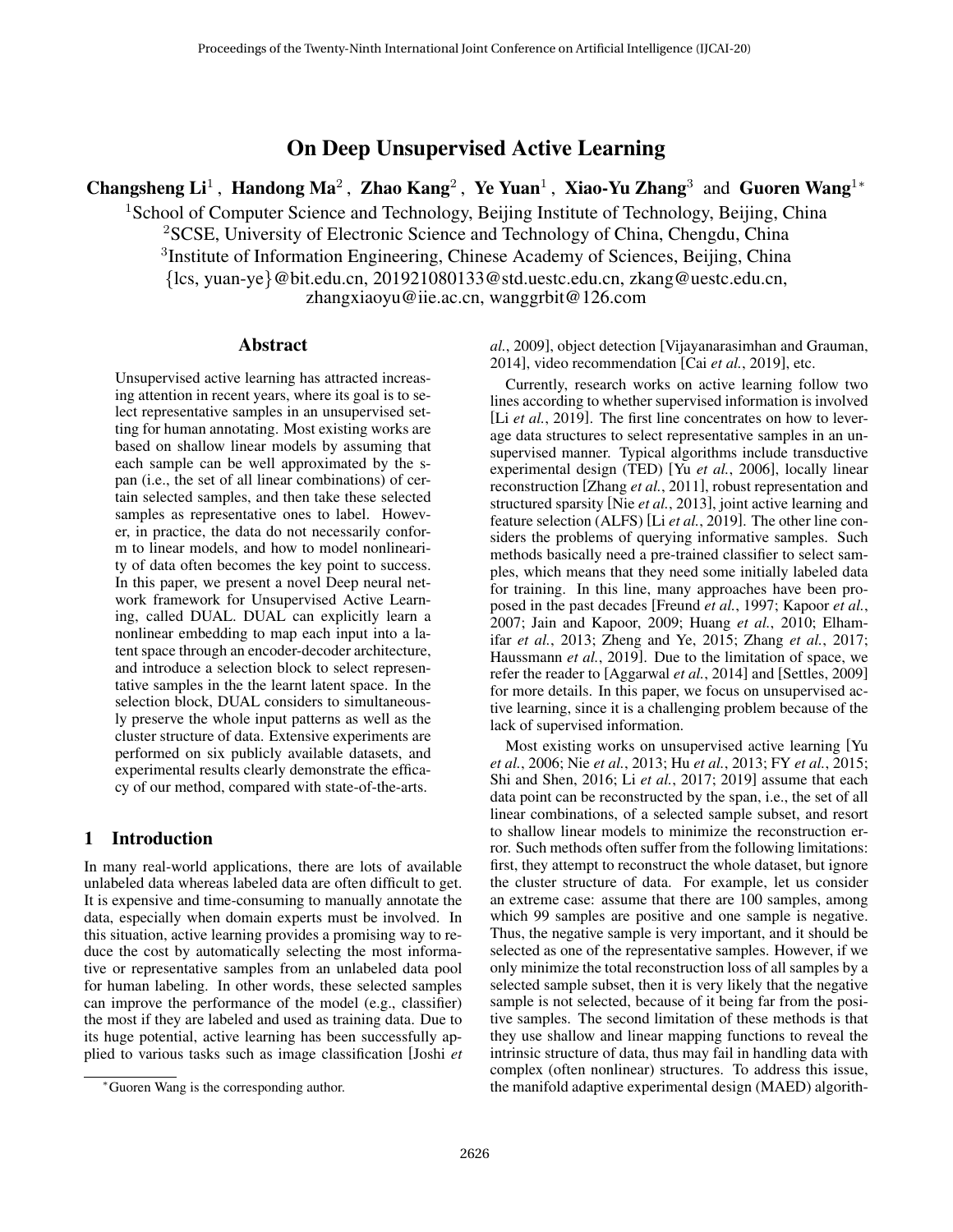m [Cai and He, 2011] attempts to learn the representation in a manifold adaptive kernel space obtained by incorporating the manifold structure into the reproducing kernel Hilbert space (RKHS). As we know, kernel based methods heavily depend on the choice of kernel functions, while it is difficult to find an optimal or even suitable kernel function in real-world applications.

To overcome the above limitations, in this paper, we propose a novel unsupervised active learning framework based on a deep learning model, called Deep Unsupervised Active Learning (DUAL). DUAL takes advantage of an encoderdecoder model to explicitly learn a nonlinear latent space, where DUAL can perform sample selection by introducing a *selection* block at the junction between the encoder and the decoder. In the selection block, we attempt to simultaneously reconstruct the whole dataset and the cluster centroids of the data. Since the selection block is differentiable, DU-AL is an end-to-end trainable framework. To the best of our knowledge, our approach constitutes the first attempt to select representative samples based on a deep neural network in an unsupervised setting. Compared with existing unsupervised active learning approaches, our method significantly differs from them in the following aspects:

- DUAL directly learns a nonlinear representation by a multi-layer neural network, which offers stronger ability to discover nonlinear structures of data.
- In contrast to kernel-based approaches, DUAL can provide explicit transformations, avoiding subjectively choosing the kernel function in advance.
- Not only can DUAL model the whole input patterns by the selected representative samples, but also it can preserve cluster structures of data well.

We extensively evaluate our method on six publicly available datasets. The experimental results show our DUAL outperforms the related state-of-the-art methods.

## 2 Related Work

As mentioned above, we focus on the studies on unsupervised active learning. In this section, we briefly review some algorithms devoted to unsupervised active learning and some related works to this topic.

## 2.1 Unsupervised Active Learning

Among existing unsupervised active learning methods, the most representative one is the transductive experimental design (TED) [Yu *et al.*, 2006], where its goal is to select samples that can best represent the dataset using a linear representation. Thus, TED proposes an objective function as:

$$
\min_{\mathbf{Z}, \mathbf{S}} \sum_{i=1}^{n} (||\mathbf{x}_i - \mathbf{Z} \mathbf{s}_i||_2^2 + \alpha ||\mathbf{s}_i||_2^2)
$$
  
s.t. 
$$
\mathbf{S} = [\mathbf{s}_1, ..., \mathbf{s}_n] \in \mathbb{R}^{m \times n}, \mathbf{Z} = [\mathbf{z}_1, ..., \mathbf{z}_m] \subset \mathbf{X}, \quad (1)
$$

where  $\mathbf{X} = [\mathbf{x}_1, ..., \mathbf{x}_n] \in \mathbb{R}^{d \times n}$  denotes the data matrix, where  $d$  is the dimension of samples and  $n$  is the number of samples.  $\mathbf{Z} \subset \mathbf{X}$  denotes the selected sample subset, and S is the reconstruction coefficient matrix.  $\alpha$  is a tradeoff parameter to control the amount of shrinkage.  $|| \cdot ||_2$  denotes the  $l_2$ -norm of a vector.

Following TED, more unsupervised active learning methods have been proposed in recent years. Inspired by the idea of Locally Linear Embedding (LLE) [Roweis and Saul, 2000], [Zhang *et al.*, 2011] propose to represent each sample by a linear combination of its neighbors, with the purpose of preserving the intrinsic local structure of data. Similarly, ALNR also incorporates the neighborhood relation into the sample selection process, where the nearest neighbors are expected to have stronger effect on the reconstruction of samples [Hu *et al.*, 2013]. [Nie *et al.*, 2013] extend TED to a convex formulation by introducing a structured sparsityinducing norm, and take advantage of a robust sparse representation loss function to suppress outliers. [Shi and Shen, 2016] extend convex TED to a diversity version for selecting complementary samples. More recently, ALFS [Li *et al.*, 2019] study the coupling effect on unsupervised active learning and feature selection, and perform them jointly via the CUR matrix decomposition [Mahoney and Drineas, 2009]. The above methods are linear models, which cannot model nonlinear structures of data in many read-world scenarios. Thus, [Cai and He, 2011] propose a kernel-based method to perform nonlinear sample selection in a manifold adaptive kernel space. However, how to choose appropriate kernel functions for kernel-based methods is usually unclear in practice.

Unlike these approaches, our method explicitly learns a nonlinear embedding by a deep neural network architecture, so that the nonlinear structures of data can be discovered in the latent space, and thus a better representative sample subset can be obtained.

## 2.2 Matrix Column Subset Selection

Unsupervised active learning is related to one popular mathematical problem: matrix column subset selection (MCSS) [Chan, 1987]. The MCSS problem aims to select a subset of columns from an input matrix, such that the selected columns can capture as much of the input as possible. More precisely, it attempts to select  $m$  columns of  $X$  to form a new matrix  $\mathbf{Z} \in \mathbb{R}^{d \times m}$  that minimizes the following residual:

$$
\min_{\mathbf{Z},\mathbf{C}} ||\mathbf{X} - \mathbf{Z}\mathbf{C}||_{\varepsilon} = ||\mathbf{X} - \mathbf{Z}\mathbf{Z}^{\dagger}\mathbf{X}||_{\varepsilon}
$$

where  $Z^{\dagger}$  is the Moore-Penrose pseudoinverse of Z.  $ZZ^{\dagger}$ denotes the projection onto the m-dimensional space spanned by the columns of **Z**.  $\varepsilon = 2$  or F denotes the spectral norm or Frobenius norm.

Different from our method, MCSS still attempts to reconstruct the input based on a linear combination of the selected columns, which cannot model the nonlinearity of data.

## 3 Deep Unsupervised Active Learning

In this section, we will elaborate the details of the proposed DUAL model for unsupervised active learning. As shown in Figure 1, DUAL mainly consists of the following three blocks: an encoder block and a decoder block are used to learn a nonlinear representation, and a selection block at the junction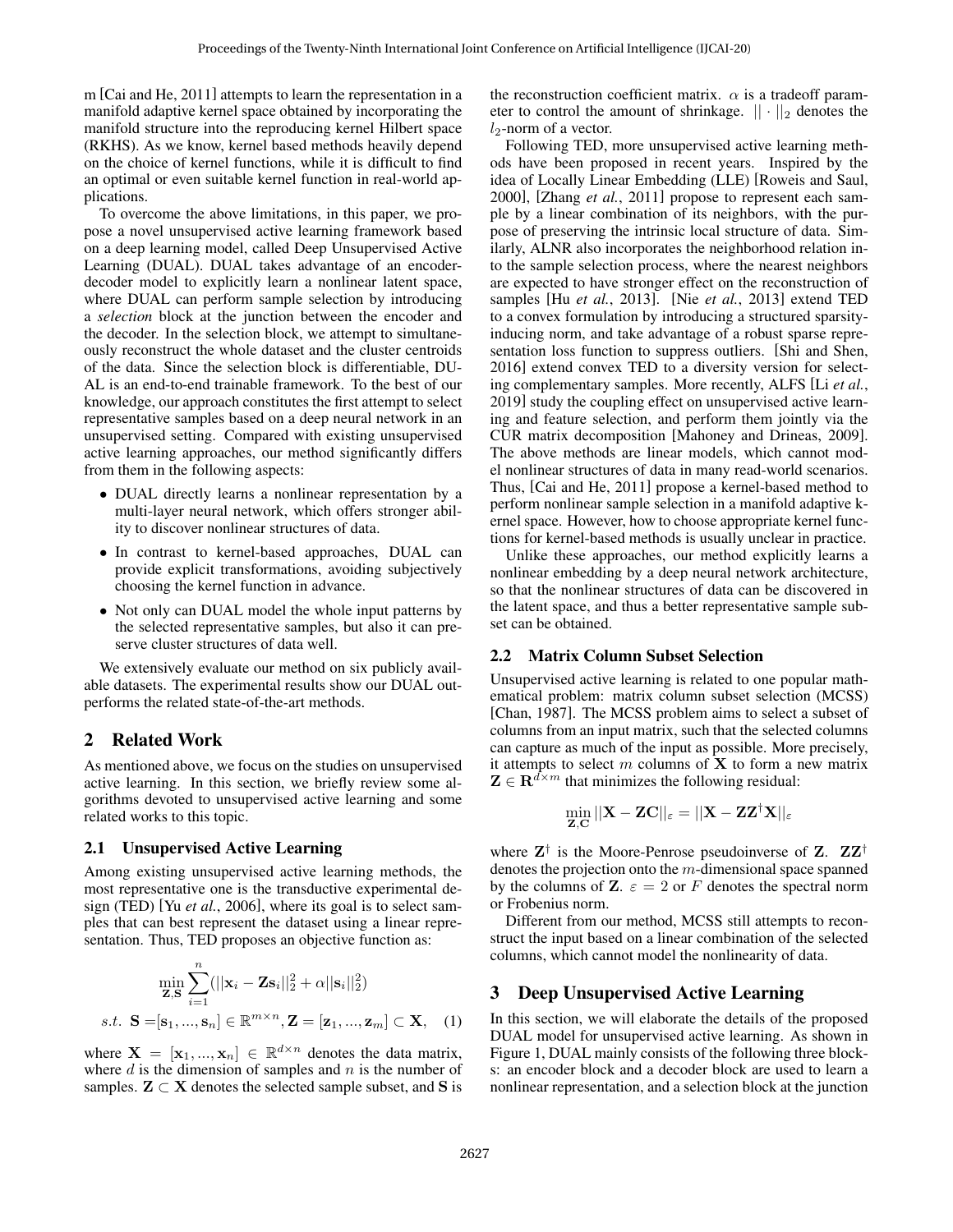

Figure 1: Illustration of the overall architecture. DUAL consists of an encoder block, a selection block and a decoder block. In particular, the encoder and decoder blocks are used to learn a nonlinear representation. The selection block consists of two branches, where each is made up of one fully connected layer without bias and nonlinear activation functions. The top branch attempts to capture as much of the latent representation  $\Phi(\mathbf{X})$  as possible, while the bottom one aims to approximate the K cluster centroids well. The dash line in the fully connected layer of the selection block denotes that the sample in the left side has no contribution to the reconstruction of the corresponding sample in the right side, i.e., its weight in Q or P is equal to zero.

between the encoder and the decoder used for selecting samples. Before explaining how DUAL is specifically designed for these parts, we first give our problem setting.

### 3.1 Problem Setting

Let  $X = [x_1, ..., x_n] \in \mathbb{R}^{d \times n}$  denote a data matrix, where  $d$  and  $n$  are the feature dimension and the number of training data, respectively. Our goal is to learn a nonlinear transformation  $\Phi$  to map input **X** to a new latent representation  $\Phi(X)$ , and then select m samples expected to not only approximate the latent representation  $\Phi(X)$  well but also preserve the cluster structure of the training data. This problem is quite challenging, since solving it exactly is a hard combinatorial optimization problem (NP-hard). After obtaining a sample subset based on our method DUAL, a prediction model (e.g., a SVM classifier for classification ) will be trained by labeling the selected m samples and using  $\Phi(\cdot)$  as their new feature representations.

#### 3.2 Encoder Block

In order to learn the nonlinear mapping  $\Phi$ , we utilize a deep neural network to map each input to a latent space. Since we have no access to the labeled data, we adopt an encoderdecoder architecture because of its effectiveness for unsupervised learning. Our encoder block consists of  $L + 1$  layers for performing L nonlinear transformations as the desired  $\Phi$ (The detail of the decoder block is introduced in Section 3.4). For easy of presentation, we first provide the definition of the output of each layer in the encoder block:

$$
\mathbf{h}_{i}^{(l)} = \sigma(\mathbf{W}_{e}^{(l)}\mathbf{h}_{i}^{(l-1)} + \mathbf{b}_{e}^{(l)}), l = 1, ..., L,
$$
 (2)

where  $\mathbf{h}_i^{(0)} = \mathbf{x}_i, i = 1, \cdots, n$ , denotes the original training data **X** as the input of the encoder block.  $\mathbf{W}_e^{(l)}$  and  $\mathbf{b}_e^{(l)}$  are the weights and bias associated with the  $l$ -th hidden layer, respectively.  $\sigma(\cdot)$  is a nonlinear activation function. Then, we can define our latent representation  $\Phi(X)$  as:

$$
\Phi(\mathbf{X}) = \mathbf{H}^{(L)} = [\mathbf{h}_1^{(L)}, \cdots, \mathbf{h}_n^{(L)}] \in \mathbb{R}^{d' \times n}
$$
 (3)

where  $d'$  denotes the dimension of our latent representation.

#### 3.3 Selection Block

As discussed above, we aim to seek a sample subset which can better capture the whole input patterns and simultaneously preserve the cluster structure of data. To this end, we introduce a selection block at the junction between the encoder and the decoder, as shown in Figure 1. In Figure 1, the selection block consists of two branches, of which each is composed of one fully connected layer but without bias and nonlinear activation functions. The top branch is used to select a sample subset to approximate all samples in the latent space. The bottom one aims to reconstruct the cluster centroids, such that the cluster structure can be well preserved. Next, we will introduce the two branches in detail.

Top branch: In order to best approximate all samples, we present to minimize the following loss function:

$$
\mathcal{L}_a = \sum_{i=1}^n (||\Phi(\mathbf{x}_i) - \Phi(\mathbf{Y})\mathbf{q}_i||_\ell^2 + \gamma ||\mathbf{q}_i||_1)
$$
(4)  
s.t.  $\Phi(\mathbf{Y}) = [\Phi(\mathbf{y}_1), \dots, \Phi(\mathbf{y}_m)] \in \mathbb{R}^{d' \times m}$ 

where  $\Phi(Y) \subset \Phi(X)$  denotes the selected m samples, and  $\mathbf{q}_i \in \mathbb{R}^m$  is the reconstruction coefficients for sample  $\Phi(\mathbf{x}_i)$ .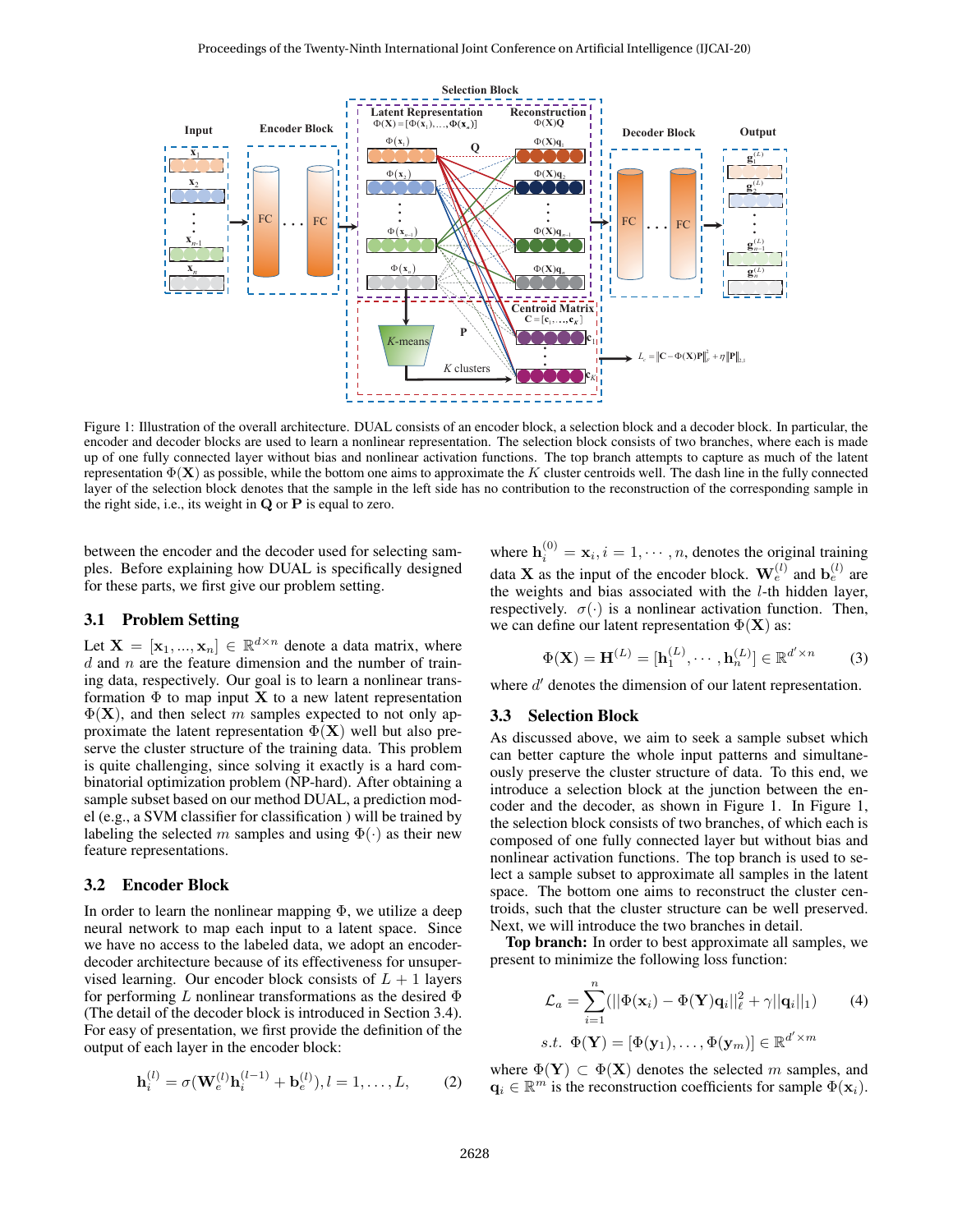$||\cdot||_1$  denotes the  $l_1$ -norm of a vector.  $||\cdot||_\ell$  denotes the  $\ell$ -norm of a vector, indicating certain loss measuring strategy. In this paper, we use a common norm, the  $l_2$ -norm, for simplicity.  $\gamma \geq 0$  is a tradeoff parameter.

The first term in Eq.  $(4)$  aims to pick out m samples to reconstruct the whole dataset in the latent space, while the second term is a regularization term to enforce the coefficient sparse. Unfortunately, there is not an easy solution to (4), as it is a combinatorial optimization. Inspired by [Li *et al.*, 2019], we relax (4) to a convex optimization problem, and write it into a matrix format as

$$
\min_{\mathbf{Q} \in \mathbb{R}^{n \times n}} \mathcal{L}_a = ||\Phi(\mathbf{X}) - \Phi(\mathbf{X})\mathbf{Q}||_F^2 + \gamma ||\mathbf{Q}||_{2,1}
$$
  
s.t.  $||diag(\mathbf{Q})||_1 = 0$  (5)

where  $|| \cdot ||_{2,1}$  denotes the  $l_{2,1}$ -norm of a matrix, defined as sum of the  $l_2$ -norms of row vectors. The constraint condition ensures the diagonal elements of Q equal to zeros, avoiding the degenerated solution. To minimize (5), we utilize the fact that,  $\mathbf{Q} = [\mathbf{q}_1, \dots, \mathbf{q}_n]$  can be thought of the parameters of a fully connected layer without bias and nonlinear activations, such that  $\Phi$  and  $\mathbf Q$  can be solved jointly through a standard backpropagation procedure.

Bottom branch: In the top branch, the selected samples can approximate the whole dataset well, while it might fail to preserve the cluster structure of data. To solve this problem, we first utilize a clustering algorithm to cluster the data into some clusters in the latent space, and then select a sample subset to best approximate the obtained cluster centroids.

Specifically, given the latent representation  $\Phi(X)$ , we can obtain  $K$  clusters based on a clustering algorithm,  $K$ -means used in this paper. Then, we denote the cluster centroid matrix C as

$$
\mathbf{C} = [\mathbf{c}_1, \mathbf{c}_2, \dots, \mathbf{c}_K] \in \mathbb{R}^{d' \times K}
$$
 (6)

where  $c_k$  denotes the k-th cluster centroid, and K is the number of clusters.

In order to preserve the cluster structure, we minimize the following loss function:

$$
\mathcal{L}_c = ||\mathbf{C} - \Phi(\mathbf{X})\mathbf{P}||_F^2 + \eta ||\mathbf{P}||_{2,1} \tag{7}
$$

where **P** is the coefficient matrix for reconstructing C.  $\eta \ge 0$ is a tradeoff parameter. Similarly, P can also be thought of the parameters of a fully connected layer without bias and nonlinear activation functions, and thus can be optimized jointly with Φ.

#### 3.4 Decoder Block

As aforementioned, since we have no access to the label information, we attempt to recover each input by a decoder block, to guide the learning of the latent representation. In other words, each input actually plays the role of a supervisor. Similar to the encoder block, our decoder block also consists of  $L+1$  layers for performing L nonlinear transformations. The output of each layer in the decoder block can be defined as:

$$
\mathbf{g}_i^{(l)} = \sigma(\mathbf{W}_d^{(l)} \mathbf{g}_i^{(l-1)} + \mathbf{b}_d^{(l)}), l = 1, ..., L,
$$
 (8)

where  $\mathbf{g}_i^{(0)} = \Phi(\mathbf{X}) \mathbf{q}_i$  means that the output of the selection block is used as the input of the decoder block.  $\mathbf{W}_d^{(l)}$  and  $\mathbf{b}_d^{(l)}$ d

are the weights and bias associated with the l-th hidden layer in the decoder block, respectively.

Then, the reconstruction loss function is defined as:

$$
\mathcal{L}_r = \sum_{i=1}^n ||\mathbf{x}_i - \mathbf{g}_i^{(L)}||_2^2 = ||\mathbf{X} - \mathbf{G}^{(L)}||_F^2, \qquad (9)
$$

where  $\mathbf{g}_i^{(L)}$  denotes the output of the decoder to the input  $\mathbf{x}_i$ , where  $\mathbf{g}_i$  denotes the output of the decoder to the input<br>and  $\mathbf{G}^{(L)}$  is expressed by  $\mathbf{G}^{(L)} = [\mathbf{g}_1^{(L)}, \mathbf{g}_2^{(L)}, \dots, \mathbf{g}_n^{(L)}]$ .

### 3.5 Overall Model and Training

After introducing all the building blocks of this work, we now give the final training objective and explain how to jointly optimize it. Based on the Eq. (5), (7), and (9), the final loss function is defined as:

$$
\min \mathcal{L} = \mathcal{L}_r + \alpha \mathcal{L}_a + \beta \mathcal{L}_c \tag{10}
$$

where  $\alpha$  and  $\beta$  are two positive tradeoff parameters.

In (10), there are three reconstruction loss terms. The first term denotes the reconstruction loss of the encoder-decoder model in Eq. (9). The second term corresponds to input patterns reconstruction loss in Eq. (5). The last term is the cluster centroids reconstruction loss as shown in Eq. (7).

To solve (10), we present a three-stage training strategy which is an end-to-end trainable fashion. Firstly, we pre-train the encoder and decoder block in the beginning without considering the selection block. After that, we utilize the output of the encoder block as the latent representation to perform  $K$ -means, and regard the obtained  $K$  cluster centroids as the centroid matrix C for subsequent sample selection. Lastly, we use the pre-trained parameters to initialize the encoder and decoder blocks, and load all data into a batch to optimize the whole network, i.e., minimizing the loss (10). Throughout the experiment, we use three fully connected layers in the encoder and decoder blocks, respectively. The rectified linear unit (ReLU) is used as the non-linear activation function. In addition, we use Adam [Kingma and Ba, 2014] as the optimizer, where the learning rate is set to  $1.0 \times 10^{-4}$ .

Once the model is trained, we can obtain two reconstruction coefficient matrices Q and P. We then use a simple strategy to select the most representative samples based on Q and P. Specifically, we calculate the  $l_2$ -norm of the rows of Q and P respectively, and obtain two corresponding vectors  $\hat{q}$  and  $\hat{p}$ . After that, we normalize  $\hat{q}$  and  $\hat{p}$  to the range of [0,1]. Finally, we can sort all the samples by adding normalized  $\hat{q}$  to normalized  $\hat{p}$  in descending order, and select the top m samples as the most representative ones.

### 4 Experiments

To verify the effectiveness of our method DUAL, we perform the experiments on six publicly available datasets which are widely used for active learning [Baram *et al.*, 2004]. The details of these datasets are summarized in Table  $1<sup>1</sup>$ .

<sup>&</sup>lt;sup>1</sup>These datasets are downloaded from the UCI Machine Learning Repository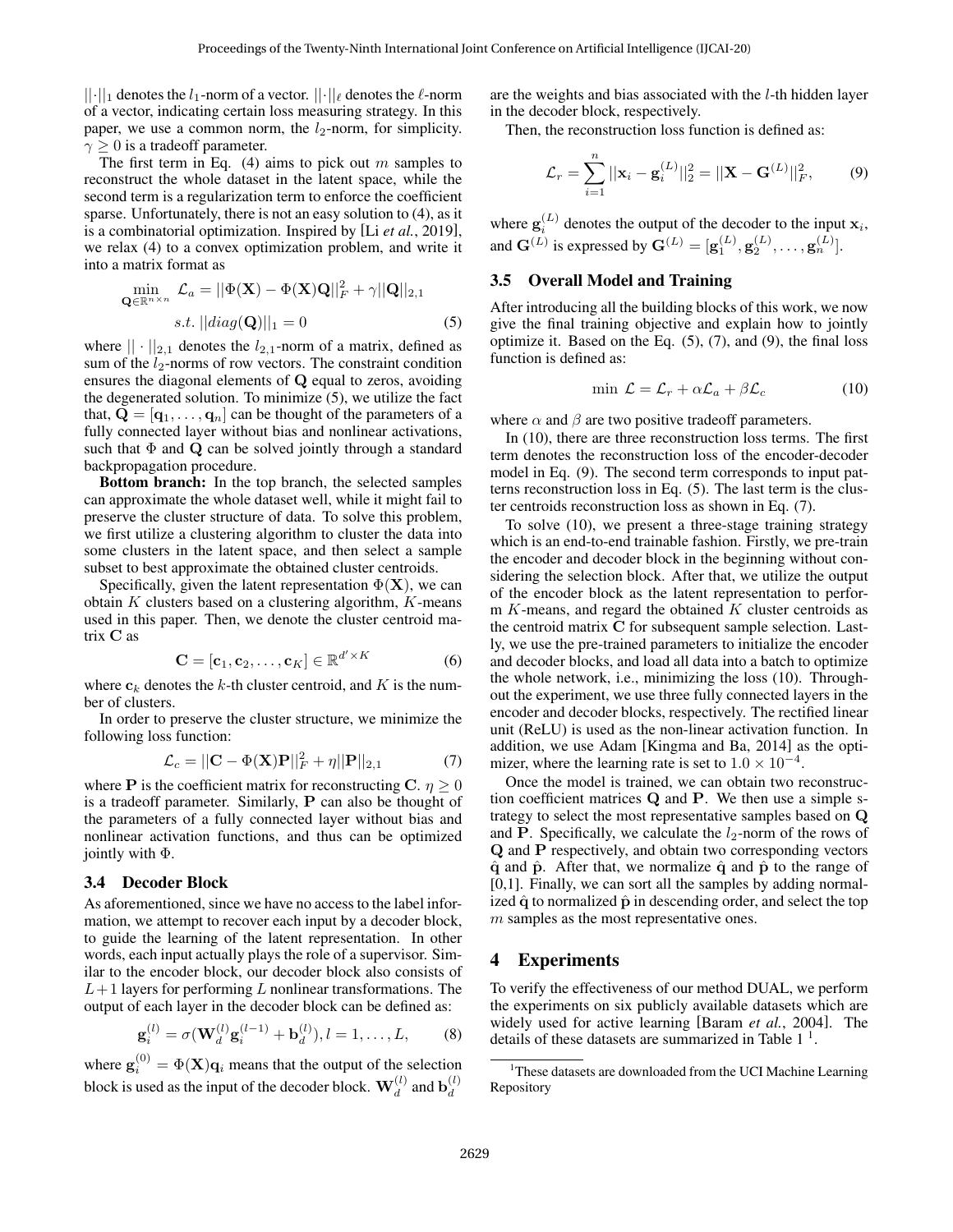

Figure 2: Comparisons of different active learning methods in terms of accuracy on six benchmark datasets.

| Dataset                      | Size | Dimension | Class |
|------------------------------|------|-----------|-------|
| Urban Land Cover             | 168  | 148       |       |
| Waveform                     | 5000 | 40        |       |
| <b>sEMG</b>                  | 1800 | 3000      |       |
| <b>Plant Species Leaves</b>  | 1600 | 64        | 100   |
| <b>Gesture Phase Segment</b> | 9873 | 50        |       |
| Mammographic Mass            | 961  |           |       |

Table 1: Summary of Experimental Datasets.

#### 4.1 Experimental Setting

Compared methods<sup>2</sup>: We compare DUAL with several typical unsupervised active learning algorithms, including TED [Yu *et al.*, 2006], RRSS [Nie *et al.*, 2013], ALNR [Hu *et al.*, 2013], MAED [Cai and He, 2011], ALFS [Li *et al.*, 2019]. We also compare Deterministic Column Sampling(DCS) [Papailiopoulos *et al.*, 2014] in our experiments. In addition, we also take K-means as a baseline.

Experimental protocol: Following [Li *et al.*, 2019], for each dataset, we randomly select 50% of the samples as candidates for sample selection, and use the rest as the testing data. To evaluate the effectiveness of sample selection, we train a SVM classifier with a linear kernel and  $C = 100$  by using these selected samples as the training data. We set the parameters  $\gamma = \eta$  for simplicity, and search all tradeoff parameters in our algorithm from  $\{0.01, 0.1, 1, 10\}$ . The number of clusters K is searched from  $\{5, 10, 20, 50\}$ . We use accuracy and



Figure 4: The effectiveness verification of the components in the selection block.

AUC to measure the performance. We repeat every test case five times, and report the average result.

#### 4.2 Experimental Result

General Performance: Figure 2 and 3 show the scores in terms of different numbers of queries. Our method outperforms other algorithms under most of cases, especially on the larger datasets. This illustrates that by preserving input patterns and cluster structures, DUAL can select representative samples. In addition, we observe that MAED and DCS have good results on some datasets. This may be because MAED is a nonlinear method that can handle complex data, while D-CS selects a subset with largest leverage scores, resulting in a good low-rank matrix surrogate.

Ablation Study: We study the effectiveness of the components in our selection block on the Urban and Waveform datasets. The experimental setting is as follows: we only con-

<sup>&</sup>lt;sup>2</sup>All source codes are obtained from the authors of the corresponding papers, except K-means and ALNR.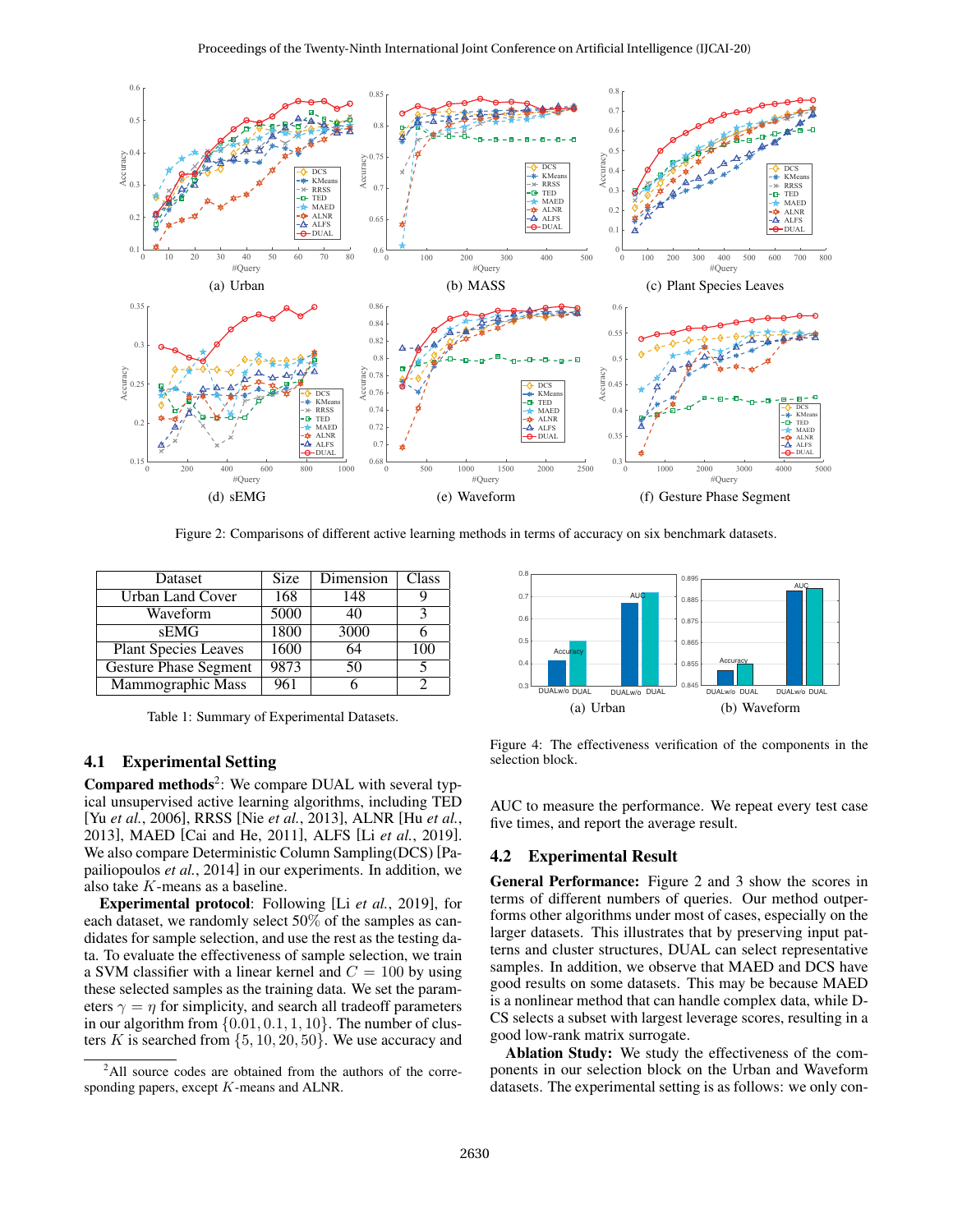

Figure 3: Comparisons of different active learning methods in terms of AUC on six benchmark datasets.



Figure 5: The visualization by t-SNE. The red circles denote the selected samples, and other color solid circles denote different classes.

sider to preserve the whole input patterns, i.e., setting  $\beta = 0$ in (10). We call it DUALw/o. The number of queries is set to half of the candidates. Figure 4 shows the results. DU-AL achieves better results than DUALw/o, which indicates that preserving cluster structures is helpful for unsupervised active learning. On the Waveform dataset, the improvement of DUAL over DUALw/o is a little bit light. This is because the numbers of samples among different classes are balanced in this dataset, and thus selecting samples by only modeling input patterns may preserve the cluster structure well.

Visualization: In this subsection, we apply our method DUAL on the Waveform dataset to give an intuitive result. We use the t-SNE [Maaten and Hinton, 2008] to visualize the samples selected by our method, as shown in Figure 5. The samples selected by DUAL can better represent the dataset. This is because DUAL can better capture the nonlinear structure of data by performing active learning in the latent space.

Parameter Study: We study the sensitivity of our algorithm about the tradeoff parameters  $\alpha$ ,  $\beta$ ,  $\gamma$ (=  $\eta$ ), and the



Figure 6: Parameter Study on the Urban dataset.

number of clusters  $K$  on the Urban dataset. We fix the number of queries to half of the candidates, and report their accuracies. The results are shown in Figure 6. Our method is not sensitive to the parameters with a relatively wide range.

### 5 Conclusion

In this paper, we proposed a deep learning based framework for unsupervised active learning, called DUAL. DUAL can model the nonlinear structure of data, and select representative samples to preserve the input pattern and the cluster structure of data. Extensive experimental results on six datasets demonstrate the effectiveness of our method.

#### Acknowledgements

This work was supported by the NSFC Grant No. 61806044, 61932004, N181605012, and 61732003.